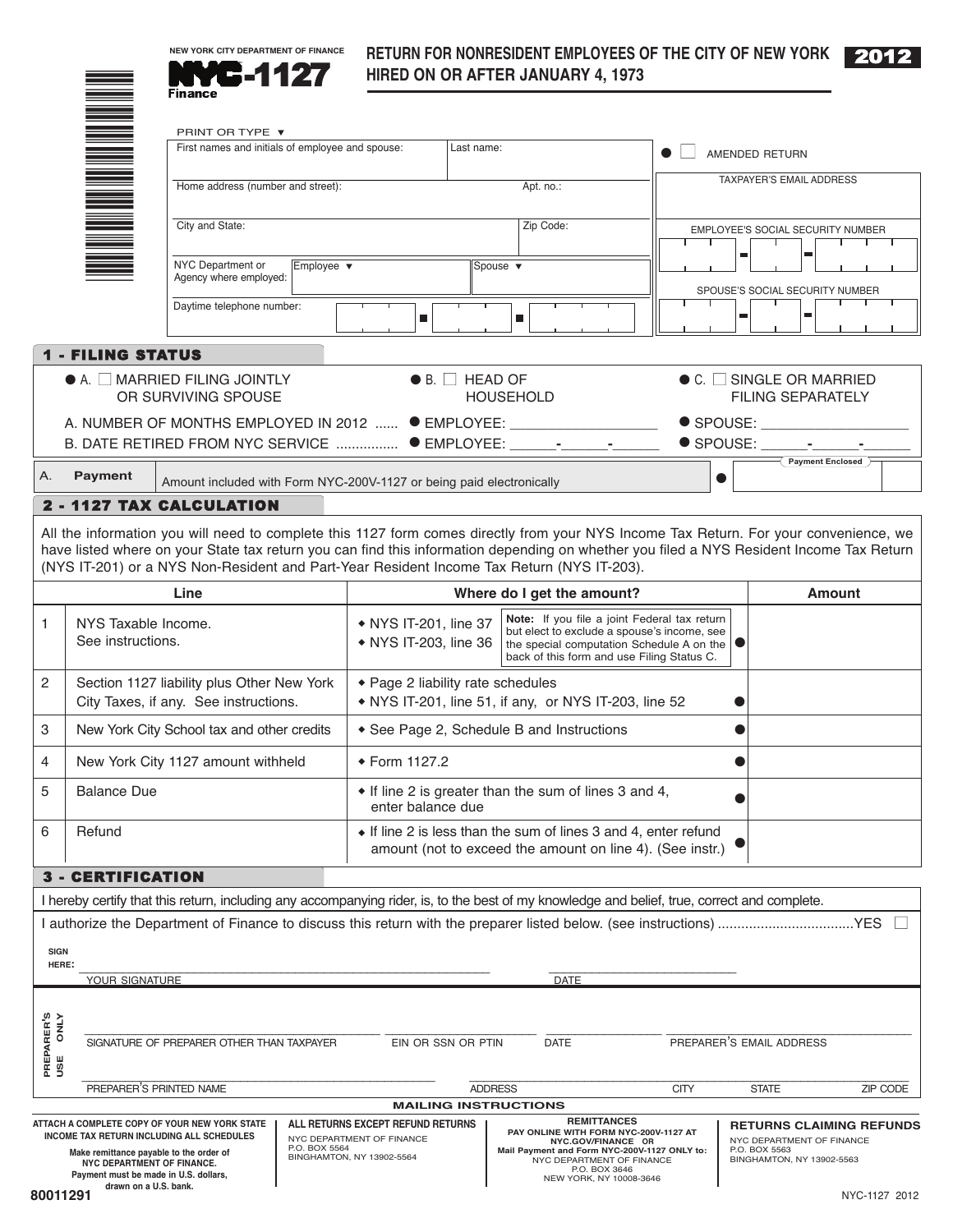| Schedule for Married Filing Jointly for State Purposes and Separately for 1127 Purposes (Spouse is not a NYC mayoral agency employee)<br><b>SCHEDULE A</b> |                                                                                                                                                                                                                     |                                                                                                                                                          |                                                                                                                                           |  |  |
|------------------------------------------------------------------------------------------------------------------------------------------------------------|---------------------------------------------------------------------------------------------------------------------------------------------------------------------------------------------------------------------|----------------------------------------------------------------------------------------------------------------------------------------------------------|-------------------------------------------------------------------------------------------------------------------------------------------|--|--|
| Line                                                                                                                                                       |                                                                                                                                                                                                                     |                                                                                                                                                          | <b>Amount</b>                                                                                                                             |  |  |
| NYS Adjusted Gross Income                                                                                                                                  |                                                                                                                                                                                                                     | • NYS IT-201, line 33; NYS IT-203, line 32.                                                                                                              |                                                                                                                                           |  |  |
| 2                                                                                                                                                          | Non NYC Employee Income                                                                                                                                                                                             | Enter all income, additions and subtractions attributable to the non NYC employee                                                                        |                                                                                                                                           |  |  |
| 3<br>Net NYS Gross Income                                                                                                                                  |                                                                                                                                                                                                                     | ◆ Line 1 less Line 2                                                                                                                                     |                                                                                                                                           |  |  |
| 4                                                                                                                                                          | Compute limitation percentage                                                                                                                                                                                       | Line 3: $\frac{1}{2}$<br>$\frac{6}{6}$<br>Line 1: $$$                                                                                                    | Part-year employees must prorate<br>standard deduction and dependent<br>exemption amounts based on num-<br>ber of months employed by NYC. |  |  |
| 5                                                                                                                                                          | Check only one box:                                                                                                                                                                                                 | Standard Deduction: \$7,500.<br><b>OR</b><br>Itemized deduction - \$<br>amount from IT 201, line 34<br>(See instructions)<br>amount from IT 203, line 33 | $X \t\t\infty$ % =<br>% from line 4                                                                                                       |  |  |
| 6                                                                                                                                                          | New York Dependent Exemption from<br>NYS return. No exemption is allowed<br>for employee or spouse. (If married<br>filing separately for Section 1127<br>purposes, apply the limitation<br>percentage from line 4). |                                                                                                                                                          |                                                                                                                                           |  |  |
| 7.                                                                                                                                                         | <b>Total Deductions and Exemptions</b>                                                                                                                                                                              | $\bullet$ Line 5 + line 6                                                                                                                                |                                                                                                                                           |  |  |
| 8.                                                                                                                                                         | <b>Allocated New York State</b><br>Taxable Income                                                                                                                                                                   | ◆ Line 3 less line 7. Enter on Page 1, line 1.                                                                                                           |                                                                                                                                           |  |  |

|      | Nonrefundable credits<br><b>SCHEDULE B</b>                                           |                                                                                     |               |  |  |
|------|--------------------------------------------------------------------------------------|-------------------------------------------------------------------------------------|---------------|--|--|
| Line |                                                                                      | Where do I get the amount?                                                          | <b>Amount</b> |  |  |
| a.   | New York City School Tax Credit                                                      | $\triangle$ See Instructions                                                        |               |  |  |
| b.   | <b>UBT Paid Credit</b>                                                               | $\triangle$ See Instructions                                                        |               |  |  |
| C.   | NYC household credit                                                                 | $\bullet$ from IT-201 Instructions NYC table 4, 5 or 6                              |               |  |  |
| d.   | NYC Claim of Right Credit                                                            | $\bullet$ from Form IT-201-ATT, line 16 or IT-203-ATT, line 15 (attach Form IT-257) |               |  |  |
| e.   | New York City Earned Income Credit                                                   | $\bullet$ (attach IT-215)                                                           |               |  |  |
| f.   | Other NYC taxes                                                                      | $\triangle$ See Instructions                                                        |               |  |  |
| g.   | NYC Child and Dependent Care Credit $\cdot \bullet$ See Instructions (attach IT-216) |                                                                                     |               |  |  |
| h.   | Total of lines a - q                                                                 | $\bullet$ enter on page 1, line 3                                                   |               |  |  |



| Schedule A - Married filing jointly or surviving spouse                                                    |  |  |  |  |  |
|------------------------------------------------------------------------------------------------------------|--|--|--|--|--|
| If Form NYC-1127, line 1 is:                                                                               |  |  |  |  |  |
|                                                                                                            |  |  |  |  |  |
| of Form 1127, line 1                                                                                       |  |  |  |  |  |
| \$<br>21,600                                                                                               |  |  |  |  |  |
| \$<br>45,000                                                                                               |  |  |  |  |  |
| \$<br>90,000                                                                                               |  |  |  |  |  |
| \$500,000                                                                                                  |  |  |  |  |  |
|                                                                                                            |  |  |  |  |  |
|                                                                                                            |  |  |  |  |  |
|                                                                                                            |  |  |  |  |  |
| of Form 1127, line 1                                                                                       |  |  |  |  |  |
| \$<br>14,400                                                                                               |  |  |  |  |  |
| \$<br>30,000<br>of the excess over                                                                         |  |  |  |  |  |
| \$<br>60,000<br>of the excess over                                                                         |  |  |  |  |  |
| \$500,000<br>of the excess over                                                                            |  |  |  |  |  |
| Schedule C - Single or married filing separately                                                           |  |  |  |  |  |
|                                                                                                            |  |  |  |  |  |
|                                                                                                            |  |  |  |  |  |
| of Form 1127, line 1                                                                                       |  |  |  |  |  |
| of the excess over<br>\$<br>12,000                                                                         |  |  |  |  |  |
| \$<br>25,000<br>of the excess over                                                                         |  |  |  |  |  |
|                                                                                                            |  |  |  |  |  |
| 50,000<br>of the excess over<br>\$                                                                         |  |  |  |  |  |
| of the excess over<br>of the excess over<br>of the excess over<br>of the excess over<br>of the excess over |  |  |  |  |  |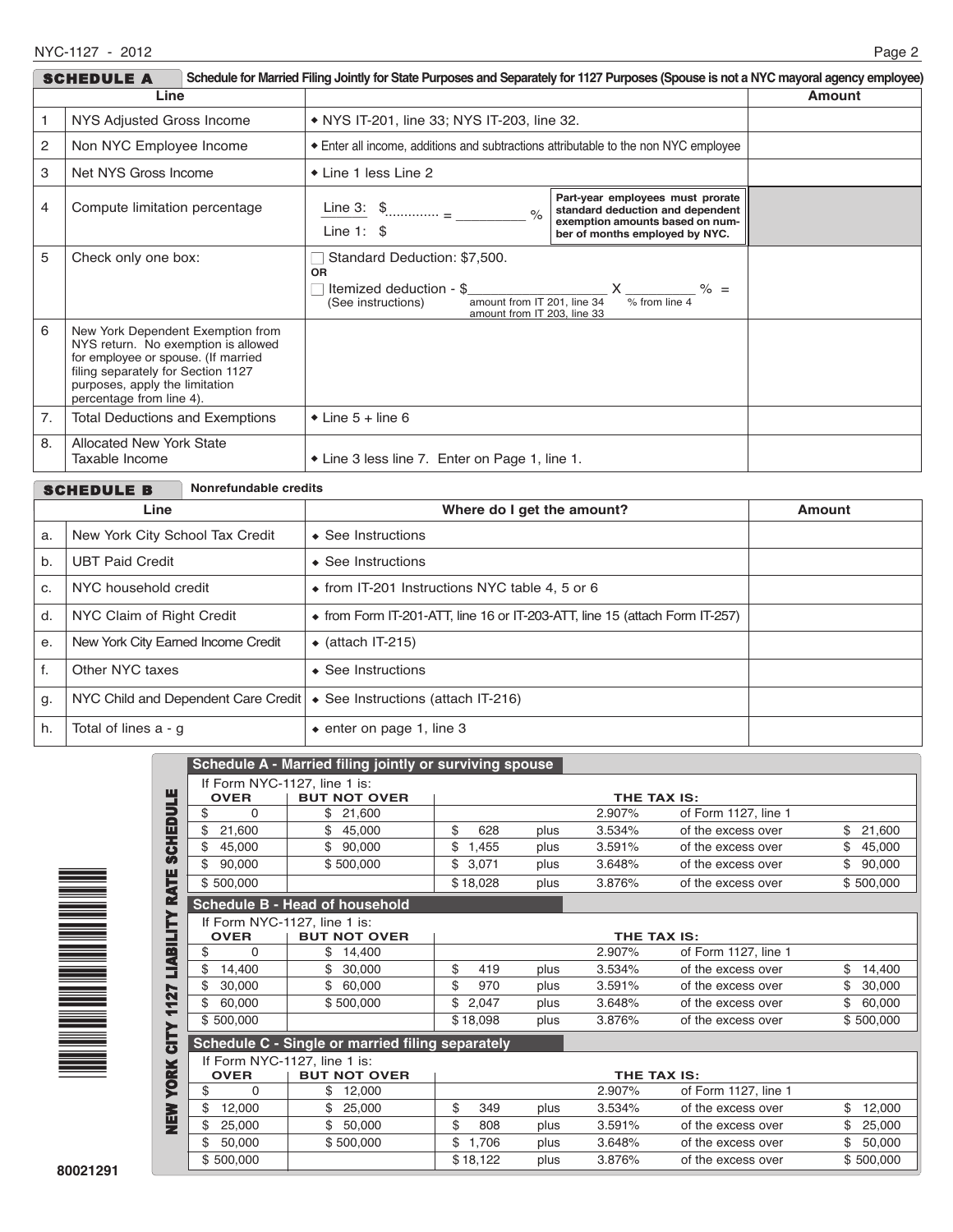# Instructions for Form NYC-1127

# Return for Nonresident Employees of the City of New York hired on or after January 4, 1973

# **GENERAL INFORMATION**

#### **WHO MUST FILE**

If you became an employee of the City of New York on or after January 4, 1973, and if, while so employed, you were a nonresident of the City during any part of 2012, you are subject to Section 1127 of the New York City Charter and must file Form NYC-1127.

If you are subject to that law, you are required to pay to the City an amount by which a City personal income tax on residents, computed and determined as if you were a resident of the City, exceeds the amount of any City tax liability computed and reported by you on the City portion of your 2012 New York State tax return.

**NOTE**: The payment required by Section 1127 of the New York City Charter is not a payment of any City tax, but is a payment made to the City as a condition of employment. If you are subject to the filing requirements of the City Resident Income Tax during any part of 2012, you must file tax returns with the New York State Department of Taxation and Finance in the manner and at the time provided in the instructions for the State tax forms, regardless of any obligation you may have under Section 1127 of the Charter.

#### **WHEN AND WHERE TO FILE**

Your completed Form NYC-1127 with attachments must be filed on or before May 15, 2013. Follow the instructions o page 1 of the form.

If you have been granted an extension of time to file either your federal income tax return or your New York State tax return, Form NYC-1127 must be filed within 15 days after such extended due date. In this case, you must submit to the Section 1127 Unit, no later than May 15, 2013, a copy of the letter or other document evidencing the granting of the extension.

If you file a State tax return or amended return and the information reported on your original Form NYC-1127 is changed or corrected as a result of the later filing of the State tax return or amended return, you must file an amended Form NYC-1127 with the New York City Department of Finance, Section 1127 Unit.

#### **CHANGE OF RESIDENCE**

If you were a resident of the City of New York during part of 2012 and a nonresident subject to the provisions of Section 1127 of the New York City Charter during all or part of the remainder of 2012, you must file a Form NYC-1127 for all of the year except any part when you were a nonresident not employed by the City.

#### **PARTIAL-YEAR EMPLOYEES**

If you were a New York City employee for only part of 2012, you must report that portion of your federal items of income and deduction which is attributable to your period of employment by the City of New York.

#### **MARRIED EMPLOYEES**

A married employee whose spouse is *not* a New York City resident or an employee of the City should refer to instructions on page 1 of the return.

If you and your spouse are both employees of the City of New York subject to Section 1127 of the New York City Charter

- and you and your spouse file separate New York State returns, you and your spouse must file separate Forms NYC-1127.
- and you and your spouse file a joint New York State return and were *both* subject to Section 1127 *for the same period of time,* you and your spouse must file a joint Form NYC-1127.

**Preparer Authorization:** If you want to allow the Department of Finance to discuss your return with the paid preparerwho signed it, youmust check the "yes" box in the signature area of the return. This authorization applies only to the individual whose signature appears in the "Preparer's Use Only" section of your return. It does not apply to the firm, if any, shown in that section. By checking the "Yes" box, you are authorizing the Department of Finance to call the preparer to answer any questions that may arise during the processing of your return. Also, you are authorizing the preparer to:

- Give the Department any information missing from your return,
- Call the Department for information about the processing of your return or the status of your refund or payment(s), and
- Respond to certain **notices that you have shared with the preparer** about math errors, offsets, and return preparation. The notices **will not** be sent to the preparer.

**You are not authorizing** the preparer to receive any refund check, bind you to anything (including any additional liability), or otherwise represent you before the Department. The authorization cannot be revoked, however, the authorization will automatically expire no later than the due date (without regard to any extensions) for filing next year's return. **Failure to check the box will be deemed a denial of authority.**

# **SPECIFIC INSTRUCTIONS**

In order to complete lines 1 through 6 of Form NYC-1127, it will be necessary for you to refer to the instructions for filing Form IT-201 (Resident Income Tax Form - State of New York) or Form IT-203 (Nonresident and Part--Year Resident Income Tax Form - State of New York). Booklets IT-201-I or IT-203-I, issued by the New York State Department of Taxation and Finance, can be obtained from any District Tax Office of the New York State Income Tax Bureau.

## **LINE 1 - NEW YORK STATE TAXABLE INCOME**

If you file NYS Form IT-201, enter the amount on line 37. If you file NYS Form IT-203, enter the amount on line 36. If the amount withheld pursuant to Section 1127 was included in itemized deductions when calculating your New York State Personal Income Tax liability, you must add back that amount to the amount from line 37 of NYS IT-201 or line 36 of NYS IT-203, as applicable, on this line.

**NOTE**: If you file a joint Federal tax return but elect to exclude a spouse's income, see the special computation Schedule A on the back of this form and use Filing Status C.

#### **LINE 2 - LIABILITY AMOUNT**

Employees who are married and include spouse's income in Form NYC-1127, use Liability Schedule A on page 2 to compute the liability amount.

Married employees who choose not to include their spouse's income on Form NYC-1127, use Liability Schedule C to compute the liability amount.

#### **LIABILITY FOR OTHER NYC TAXES**

Include on line 2 the sum of your 1127 liability and the total of your liability for other New York City taxes from New York State Form IT-201, line 51 or IT-203, line 52.

#### **LINE 3 - NEW YORK CITY SCHOOL TAX CREDITS**

Add lines **a** through **g** on page 2, Schedule B, to report credits and payments that would have reduced your NewYork City resident income tax liability had you been a City resident. No amount reported on line 3 is refundable. Refunds of overpayments of tax and refundable credits available to New York State residents and partyear New York City residents must be claimed by filing forms IT-201 or IT-203.